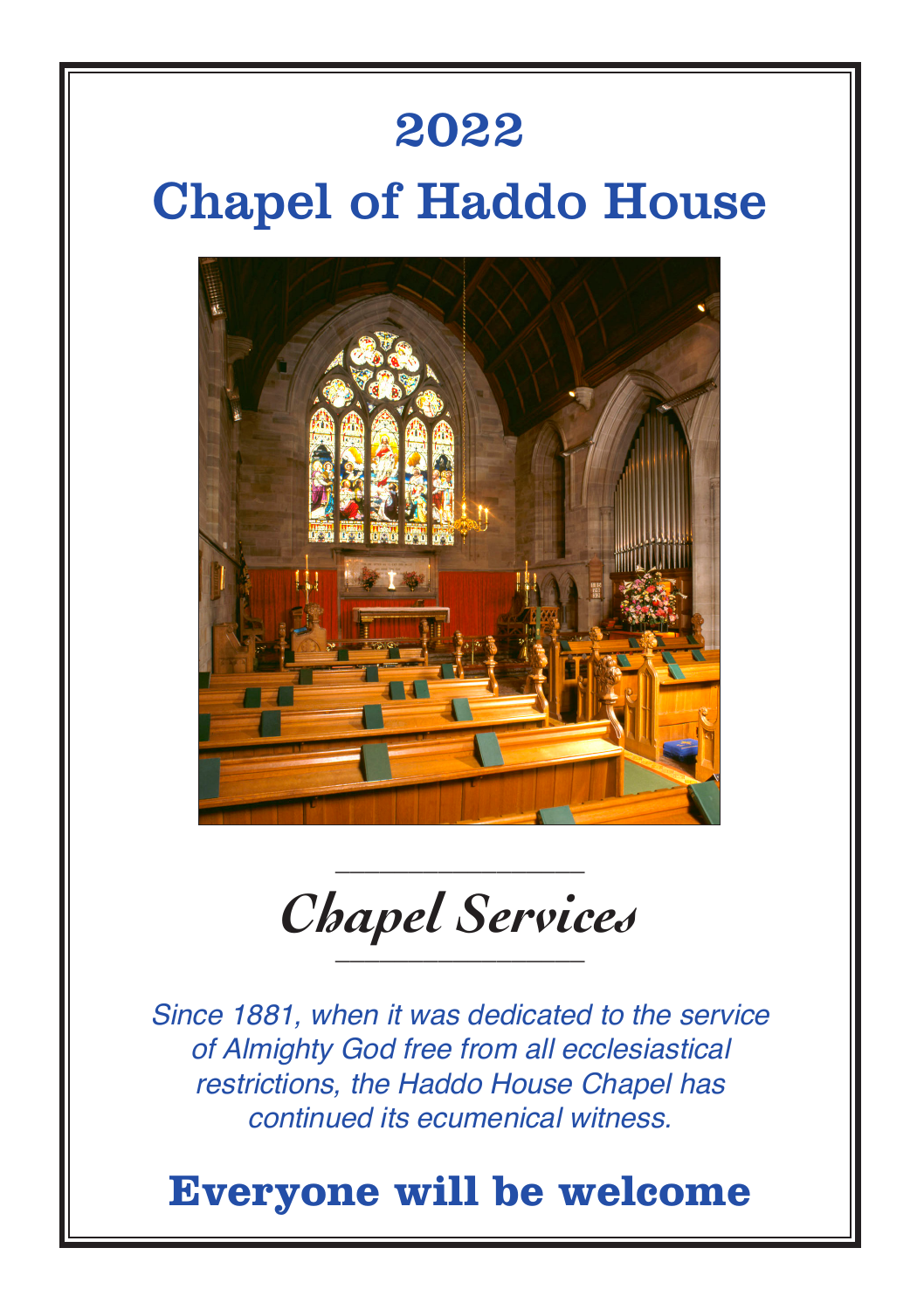**Sunday 17th April**

*Easter Day*

**The Rev. Dr. Will Stalder Methlick Parish Church**

**5 p.m. Afternoon tea in the Library, Haddo House**

**6 p.m. Evening Service in the Chapel of Haddo House**

**Sunday 25th December**

# *Christmas Day*

**The Rev. Dr. Will Stalder**

**10.30 a.m.**

**Christmas Service (to be confirmed)**

*By arrangement with* the National Trust



**Evening Services at 6 p.m. Tea and Coffee in the Library, Haddo House, 5 p.m.**

**The Rev. Rhona Cathcart, Inverurie West Parish Church** 

### 5th June **Choral Evensong**

**On the occasion of Her Majesty the Queen's Platinum Jubilee The Rt. Rev'd. Anne Dyer, Bishop of Aberdeen and Orkney, with a choir from St. Mary's Pro-cathedral, Aberdeen**

### 3rd July

**The Rev. James R. Clarke, Ellon Baptist Church**

7th August **The Rev'd. Dr. Dennis Berk, St Mary-on-the-Rock, Ellon, and St. James-the-Less, Cruden Bay**

**Canon Michael A. Hutson, St. Mary's Catholic Church, Benbecula** 

**The Rev. Alison I. Swindells, Tarves and Barthol Chapel Parish Churches**

28th August **Professor Iain R Torrance, KCVO Kt FRSE**

4th September **The Rev. Alastair Bruce, Ellon Parish Church 5.15 p.m. – Organ Recital, Anthony White**

9th October **Harvest Festival Professor Tom Greggs, Marischal Chair of Divinity,** University of Aberdeen **All Activities MAN 5.15 p.m. – Organ Recital, Matthew McVey, David and June Gordon Memorial Trust organ scholar Director of Music: Dr. Roger B. Williams, MBE**